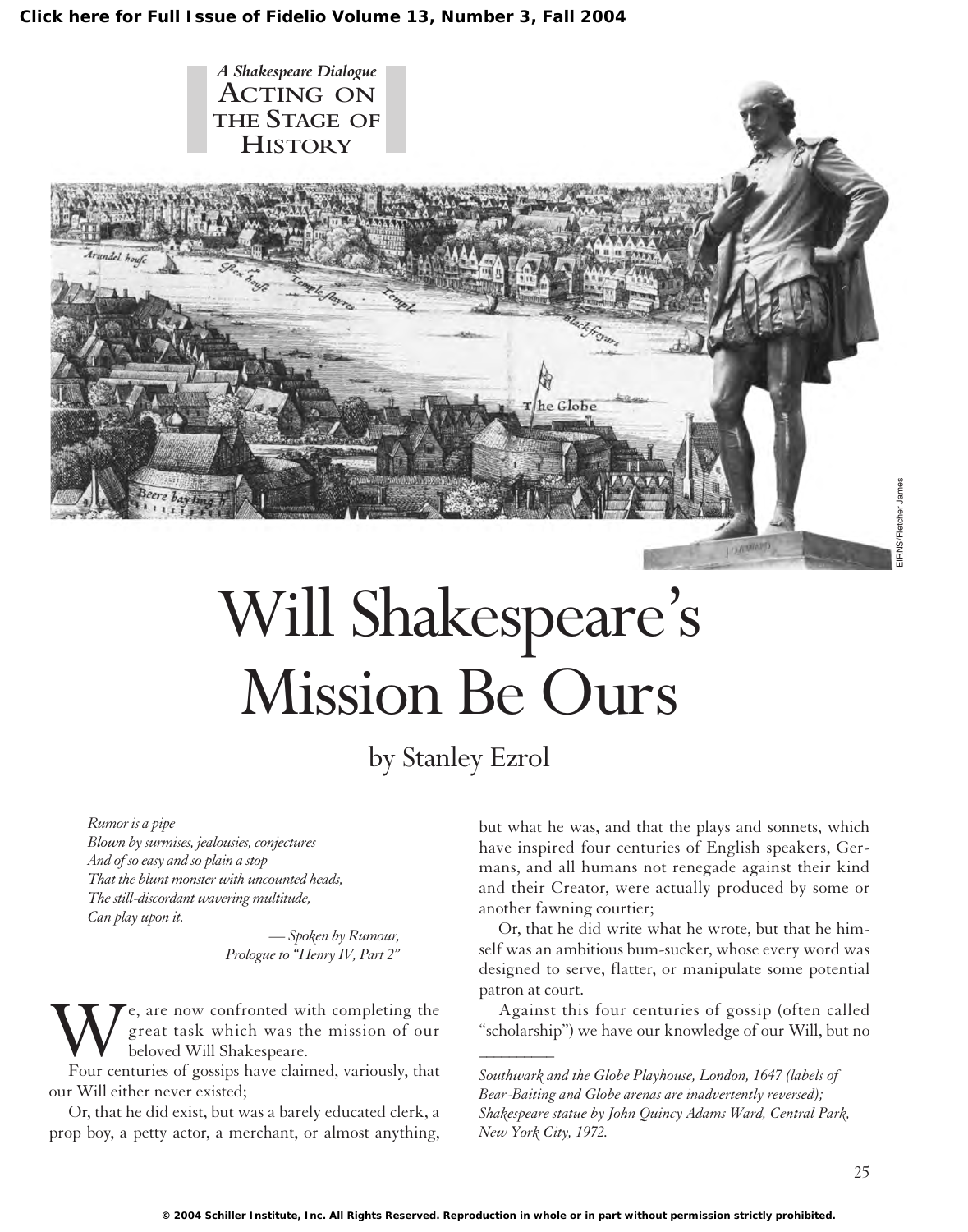evidence: No documents, no letters beyond the most perfunctory legalisms written by our Will. Not a single manuscript penned by Will's hand (with one possible exception: several pages of a play, *The Book of Sir Thomas More,* apparently written in haste by a group of playwrights). No contemporary report of any but the most routine details of Will's life.

Thus, this heap of surmises, jealousies, and conjectures has been used to justify the right claimed by four centuries of editors, producers, and directors, to rearrange, cut, paste, and mangle Shakespeare's work at will, for their own purposes of the moment. Kenneth Branagh, a recent leading figure in commercial Shakespeare film production, for example, explained to me at a 1991 dinner where he was presented with the "William Shakespeare Award for Classical Theatre," that he had

mangled Shakespeare's *Henry V,* to produce a movie that Desert Storm supporters would use as propaganda in their cause, because "the play [Shakespeare wrote] simply didn't fall into the scheme for it that I had in relation to how one might regard a classic movie structure." After all, he might have thought, scholars have proven that Shakespeare really had no purpose in writing it the way he did anyway.

#### Our Will's Mission

And yet, we know our Will. How? As he said, "The play's the thing." We have what the gossips overlook, or twist beyond recognition, that without which none of these gossips would profit from their repeated murder of our Will: the plays, the sonnets, and the poems. We also have a fair idea of the massive historical crisis during which Will worked. We know something of his contemporaries, friends and associates, and, in part, what they did, what they wrote, and the wars, overt and covert in which they fought.

Will's publicly known theatrical career began in about 1592 and was, effectively, over by 1613. In that year, dur-



*Shakespeare's circle included the playwrights and poets Christopher Marlowe (above, left) and George Chapman (above, right), and scientists such as William Gilbert (below, right). Gilbert's experimental 'On the Magnet,' shown below, lauded technological development, while advancing a hypothesis that influenced Kepler's theory of the planetary motions.*



ing a performance of *Henry VIII,* the Globe Theater, in which Shakespeare was a partner, burned to the ground, much to the delight of one Henry Wotton, a peculiarly connected witness to the blaze, who promptly wrote his nephew "to entertain" him with the story. At that time, Shakespeare completed his retirement from the London scene and returned to his home in Stratford-on-Avon, where he died, at age fifty-one, in 1616.

In this period, Will's England was engaged in a conflict over the soul of Europe. The naive or malicious gossips portray this as a conflict between "Catholic" forces, led largely by the Spanish Inquisition, opposing the "Protestants," including the Church of England, the Lutherans, the Calvinists, the Huguenots, and the rebels of The Netherlands.

The actually significant battle-lines, however, were not Catholic versus Protestant, any more than today's battle is one between "Judeo-Christian" and Muslim. What Shakespeare and his collaborators were involved in was a battle to continue the work of the Fifteenth-century Renaissance, that is, to organize the world into a system of Commonwealths—nations on the model of Louis XI's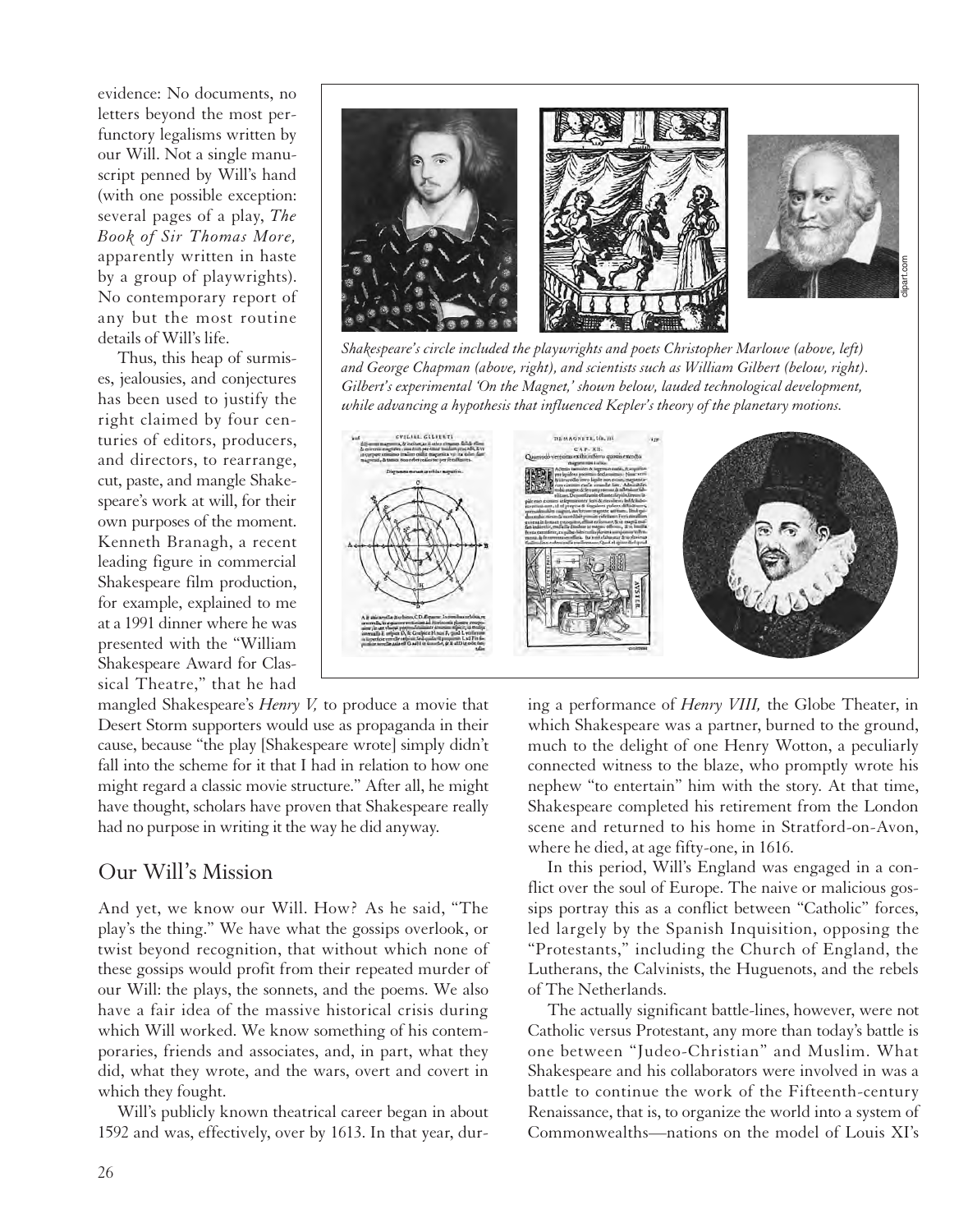France, dedicated to the common good of all of their people, on all of their territory, for all time.

As we know from Shakespeare's work, religious intolerance, sectarian discord, war for the purpose of aggrandizing any individual, group, or nation, and any belief in invidious distinctions of race, class, or nationality, are for our Will, objects to be held in absolute contempt and treated with the harshest, but most loving, ridicule. Shakespeare was part of a circle, which we can identify by their work. We have only limited evidence of the nature and scope of their direct collaboration, but there is no doubt as to what they were attempting to accomplish together. This circle included the playwrights and poets Christopher Marlowe and George Chapman; the scientists William Gilbert and Thomas Harriott; and the Admiral, military innovator, entrepreneur, adventurer, and patron of the arts and sciences, Sir Walter Raleigh.

They were out to revitalize the study of Greek in England, as it had been revived earlier in Italy, France, and elsewhere in Europe; and to advance Renais-



sance science for the increase of man's power over nature. Gilbert and Harriott, for instance, corresponded with the great astronomer, Johannes Kepler. These three were scientists in the tradition of Plato and the Renaissance genius, Nicolaus of Cusa, whose work they often invoked.

Harriott, though little known today, was both celebrated and viciously slandered at that time. His primary employment was as Raleigh's astronomer, navigator, linguist, and ballistics expert, as well as business manager, and all-around scientific and economic adviser. But, he was enough of a poet and student of Greek, to merit Chapman's dedicatory poem, in recognition of his assistance in the famous translation of Homer's *Iliad.*

Harriott's *Brief and True Report on the New Found Land of Virginia* was a best-selling account of the 1585 expedition, backed by Raleigh, which he had co-captained. It catalogues the prospects for agriculture and manufacturing in the New World, in cooperation with the local inhabitants, whose language, religion, and way of life he described; the which perspective he contrasted to the Spanish-style looting of gold, silver, and other resources, and the treatment of "Indians" as sub-human.

Raleigh and Harriott were also instrumental in developing the modern naval warfare technologies and strategies, which destroyed the power of the Spanish Armada.

But, there was opposition to this influence. The primary charge in the Privy Council investigation of Christopher Marlowe, during which he was murdered, was that he was promoting the "School of Atheism," led by Raleigh and Harriott.

Their opponent was the revived feudal order. Then, as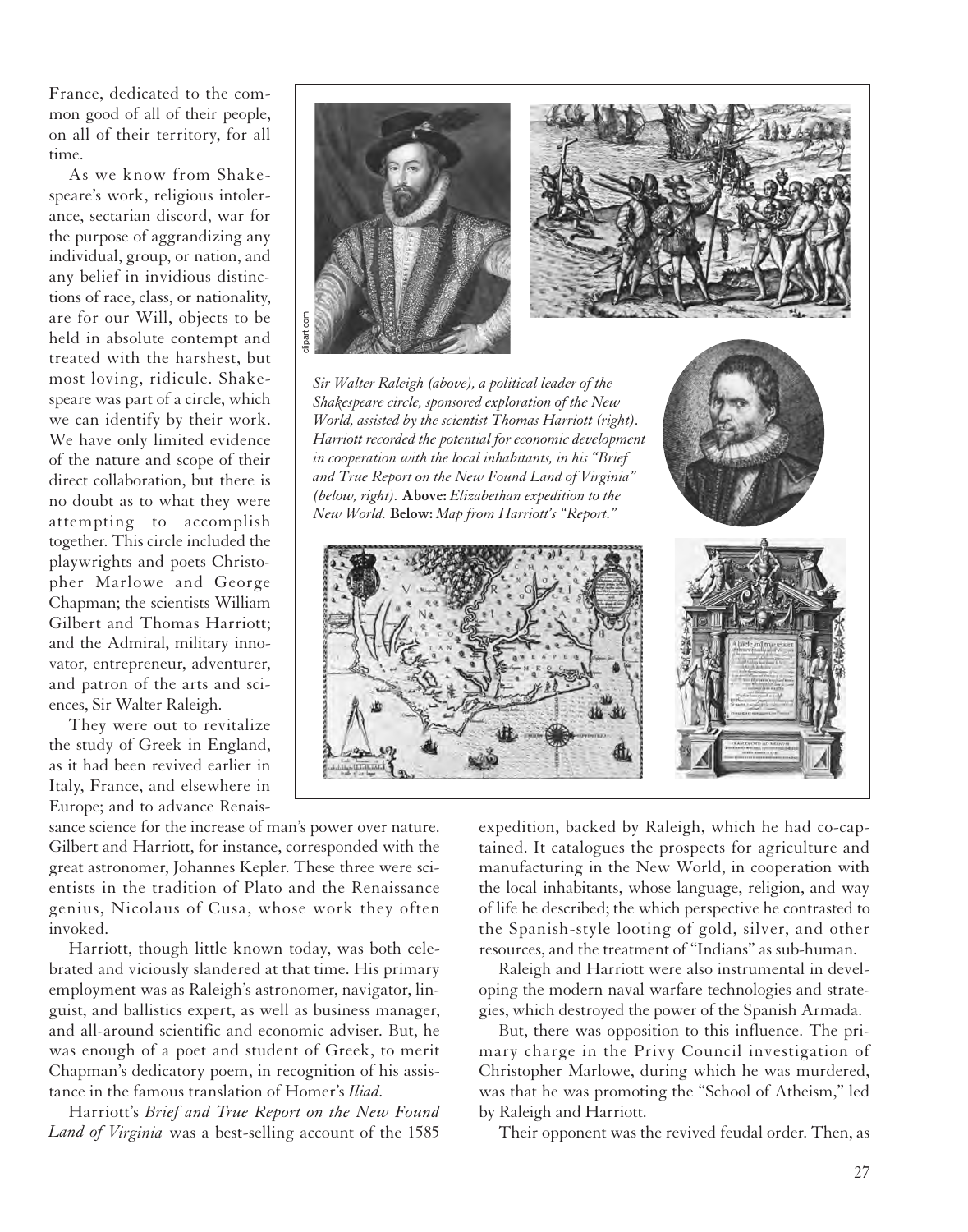with the neo-conservative Empire fanatics we face today, feudalism depended on a state of perpetual warfare, perpetual military mobilization of the population against itself, and perpetual ignorance of the possibilities of scientific achievement. Its methods, like those of our own last "Century of Catastrophe," and like those portrayed by Shakespeare, included bloody acts of terror, assassination, coup, and betrayal.

Gilbert, Harriott, Kepler, and their allies were in direct combat with the Venetian anti-science school of Paolo Sarpi, his household lackey Galileo Galilei, and their English propagandist, the corrupt pederast, Francis Bacon. Bacon, in his "great" work *Novum Organum,* attacked Gilbert directly for his experimental work on magnetism, as part of the "dangerous," "theatrical," and "poetical" school of science, which he associated with Plato and the Pythagoreans. Beyond Bacon, Sarpi's influence in England was exercised through a circle of notables, with the leading amongst them being the same Henry Wotton, England's first Ambassador to Venice, who was so delighted at the destruction of the Globe, and of Shakespeare's career.



*Mouthpieces in England for the Venetian anti-science school of Paolo Sarpi (above, left) and Galileo Galilei (above, right), included Francis Bacon (below, right) and Henry Wotton (below, left). Bacon campaigned*



#### The Promise of Navarre

Shakespeare's public career coincided almost precisely with the reign of Europe's leading figure of religious reconciliation: Henry of Navarre, who reigned from 1589 until his death at the hands of a Jesuit assassin, in 1610. Although Navarre, the leader of the French Huguenots, had been the ostensible leading target of the Spanishallied Guise family's 1572 St. Bartholomew's Day Massacre of his wedding guests, two decades later he ended the French wars of religion by accepting Catholicism himself, and promoting religious toleration in France.

Navarre's efforts had gained the support of all forces of goodwill in Europe, including that of Shakespeare's circle in England. Raleigh's early military experience, for instance, was in France, fighting for Navarre under the Admiral Coligny who was murdered by the Guise on St. Bartholomew's Day.

Marlowe's last play, *The Massacre at Paris,* was produced at the time of Navarre's conversion, to tell the story of the period from the 1572 Massacre, through the "War of the Three Henries" out of which Navarre emerged as

King. Although Henry III had joined with Henry Guise's St. Bartholomew's Day plot, he later tried to reconcile with Navarre, whereupon the Inquisition "Catholic" Guise went to war against the Catholic Henry, to force him to oppose the Huguenot Navarre. In 1588, Henry III killed the Duke of Guise, and then, after being mortally wounded by a Dominican friar, bound his nobility by an oath to support Navarre's succession to the throne. Navarre returned this act of reconciliation by accepting the Catholic faith himself in 1593, which was the occasion for Marlowe's production.

Within weeks, Marlowe was murdered by a team from Francis Walsingham's secret service, which included those who had promoted the 1586 "Babington Plot," which prevented any reconciliation between the Catholic Mary Stuart ("Queen of Scots"), and England's Protestant Queen Elizabeth, but rather provoked the execution of Mary, and a new round of religious strife.

In their efforts, this "Shakespeare circle" looked back affectionately to the defeat, with assistance from Louis XI's France, of the Plantagenet tyrant Richard III, by Henry Tudor, Earl of Richmond, who reigned as Henry VII. Henry's court had attracted the assistance of towering Renaissance figures, including Erasmus of Rotterdam and Thomas More, upon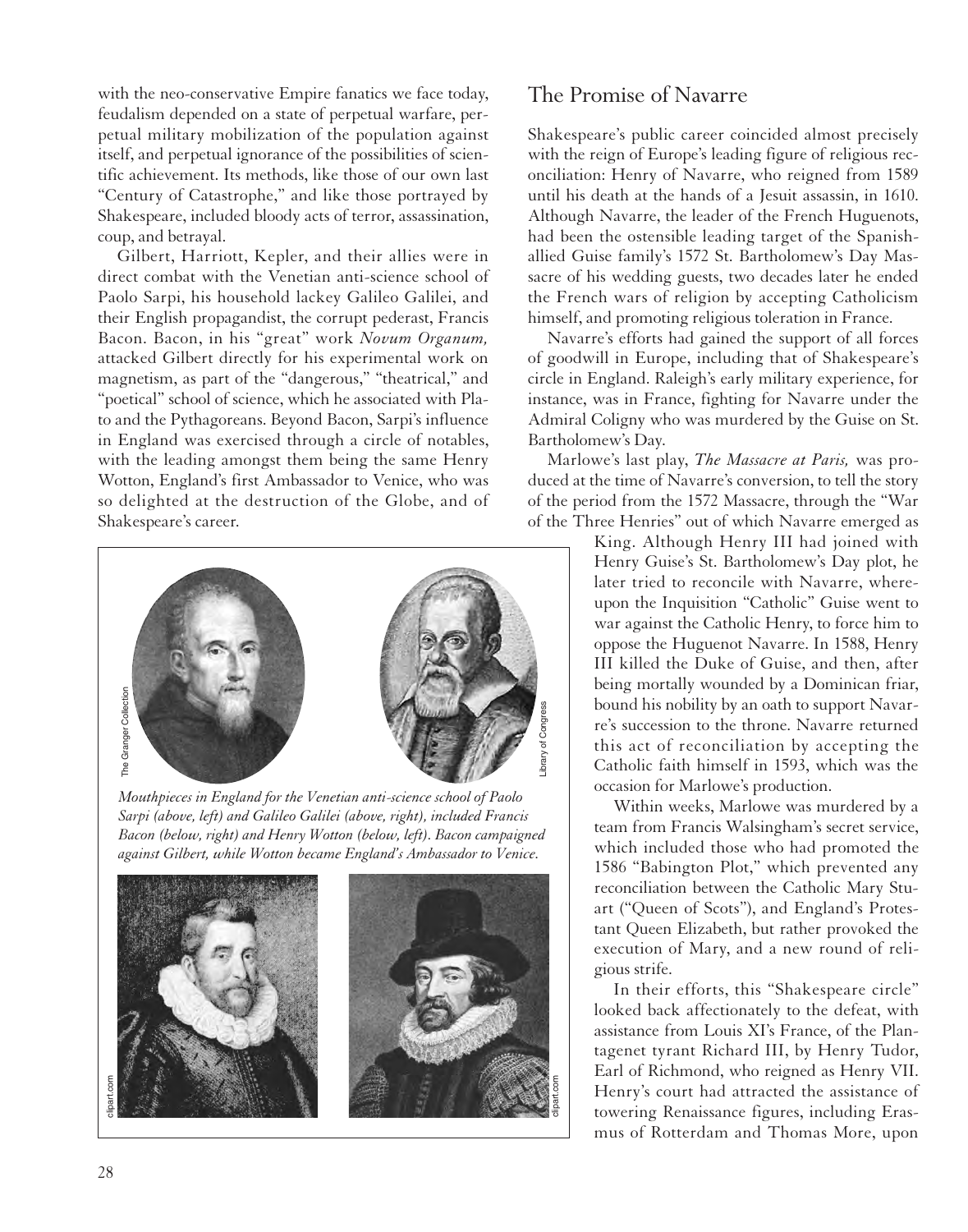whose history of Richard III Shakespeare relied.

Unfortunately, as Raleigh recounts in his *History of the World,* written during his long imprisonment in the Tower of London, Henry was succeeded by his degenerate son, the hunter, reveller, and sadistic playboy known to us as Henry VIII.

This Henry collaborated with the Spanish Inquisition's Ferdinand I, who provided him his first of six wives, Catherine, to break the League of Cambrai alliance against the Venetian financier oligarchy, and set off the Sixteenth century's cycle of warfare, directed at destroying Louis XI's legacy in the France which Ferdinand told Catherine she must convince Henry was "worse than the Turk."

At his depth, crazed by sexual obsessions encouraged by Venice's Francesco Zorzi, Henry beheaded his own teacher, England's leading citizen, now as then, Sir Thomas More. Thus unmoored, Henry went on to murder two wives and several top advisers outright.

# Shakespeare's Grand Ambiguity

To advance this mission, Shakespeare, through his work, educated the largely illiterate English population, as well as the gentry, nobility, and royalty, in the history of civi-

lization. To understand this, forget the gossips' tales about this or that play or sonnet being written to influence this or that court-prostitute in this or that way. Rather, look at the plays, the sonnets, and the other poems, in their totality, as, perhaps, the *History of the World,* which Raleigh lost his head before completing.

clipart.com

The Granger Collection

The Granger Collection

Forget the gossips' debate over whether Shakespeare's works are actual histories, made-up stories, or histories of his own time, disguised as past events in order to avoid the possible fatal consequences of political speech in the Elizabethan police state. They are what they are, and what Shakespeare tells us they are. The plays can be divided into the Comedies, Roman Histories, English



*Navarre's message of reconciliation to England. Marlowe was murdered by spymaster Francis Walsingham.* **Below:** *Walsingham, Elizabeth I.*



Histories, and the Tragedies, which, like *Coriolanus, Hamlet, Macbeth,* and *Lear,* are largely based on national legends, which have a history-like bearing on national culture.

All of Shakespeare's work, most clearly the sonnets (clear, that is, to those not hunting for evidence of homosexual affairs), but the plays as well, are formed by the ideas of Plato on justice, statecraft, geometry, and the immortality of the soul. What Shakespeare did, and told his audiences he was doing, is to present the story of civilization as a single thought-object. Thus, he presented the Greek Classical world, including Rome, the brutish struggles of the medieval period, the blight of the treach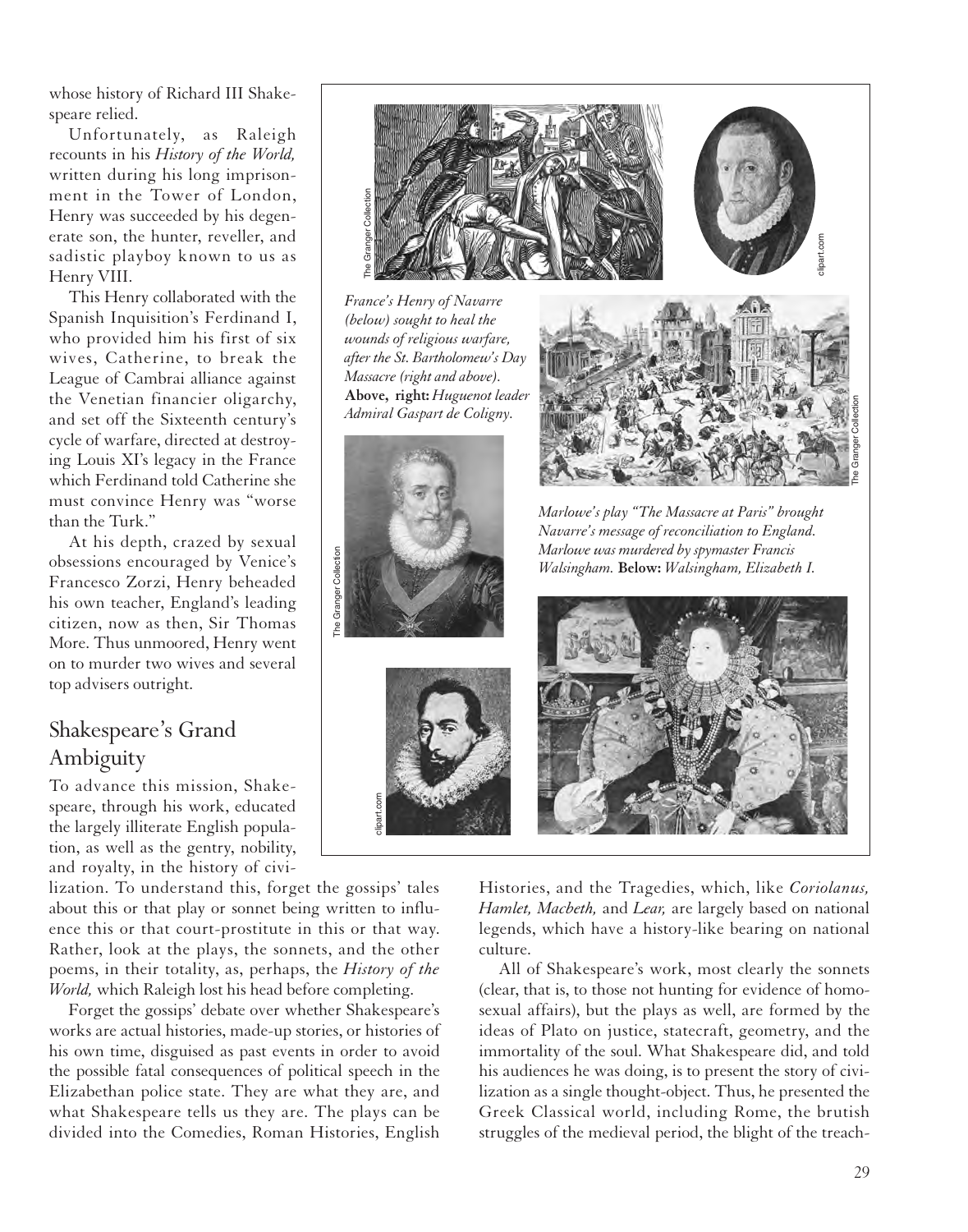erous, lying, crusading Plantagenet dynasty, and its final defeat by Henry Tudor.

He also, more circumspectly, suggested the hoped-for possibility of founding a New World, on new foundations of thought—*The Tempest.*

Although unlike his successor, Friedrich Schiller, Shakespeare left no letters or essays describing his intention, he was most direct in communicating them. Perhaps his most famous statement of the purpose of his work was in the closing scene of *Hamlet,* where, after the slaughter of Denmark's royal family, Hamlet's surviving friend, Horatio, makes this request:

. . . [G]ive order that these bodies High on a stage be placed to the view; And let me speak to the yet unknowing world How these things came about: so shall you hear Of carnal, bloody, and unnatural acts, Of accidental judgments, casual slaughters, Of deaths put on by cunning and forced cause, ...

But let this same be presently perform'd, Even while men's minds are wild; lest more mischance On plots and errors, happen.

The way Shakespeare was able to achieve the effect of imparting a single idea of statecraft throughout his work, is the method of ambiguity, which I call "grand," because it is larger than the ambiguity of expression described in William Empson's *Seven Types of Ambiguity.* Shakespeare composed his work such that an understanding of the great intention, determining more than the two millennia of historical time, and the geographic space from Bermuda to Southwest Asia, from Norway to Egypt in the South, explicitly referenced in his work, and the entire universe of development, which is implied, determines the composition of each small part of each work.

This does not mean that the plays and poems are confused or uncertain, as to historical setting. They are very precisely situated in historical time and place, but the principles which govern movement through all time and space are exposed to view, within the narrow confines of the stage, during the time of each play's performance, as Shakespeare specified in the prologue to *Henry V.*

I give some demonstrations of how that works. Lyndon LaRouche has pointed out how in *Julius Caesar,* the vulgarian Casca's apparently simple remark with regard to the utterances of the Roman Platonist Cicero, "It was



*England's Henry VII (left) was schooled in the court of France's King Louis XI (right). England's great statesman, Sir Thomas More (below, left), was raised by Henry VII's adviser John Morton, but his pupil Henry VIII (below, right), proved to be a manipulable degenerate.*







Greek to me," was a complete statement of that conflict between Cicero's Greece and the Spartan culture of Rome, which defined Rome's tragedy, as well as, so far, ours.

Another case is the way Shakespeare indicates, that in the history series beginning with *King John* and ending with *Richard III,* he is dealing with a single tragic idea: the character of the bloody, crusading Plantagenet dynasty. This is introduced in the very first scene of *King John,* as follows.

Two young brothers appear before the King and the Queen Mother, the younger seeking to prove that his elder brother is a bastard, and, therefore, not his father's heir. The Bastard jocularly pleads his case, claiming his rights, despite his bastardy, until the Queen Mother and the King an-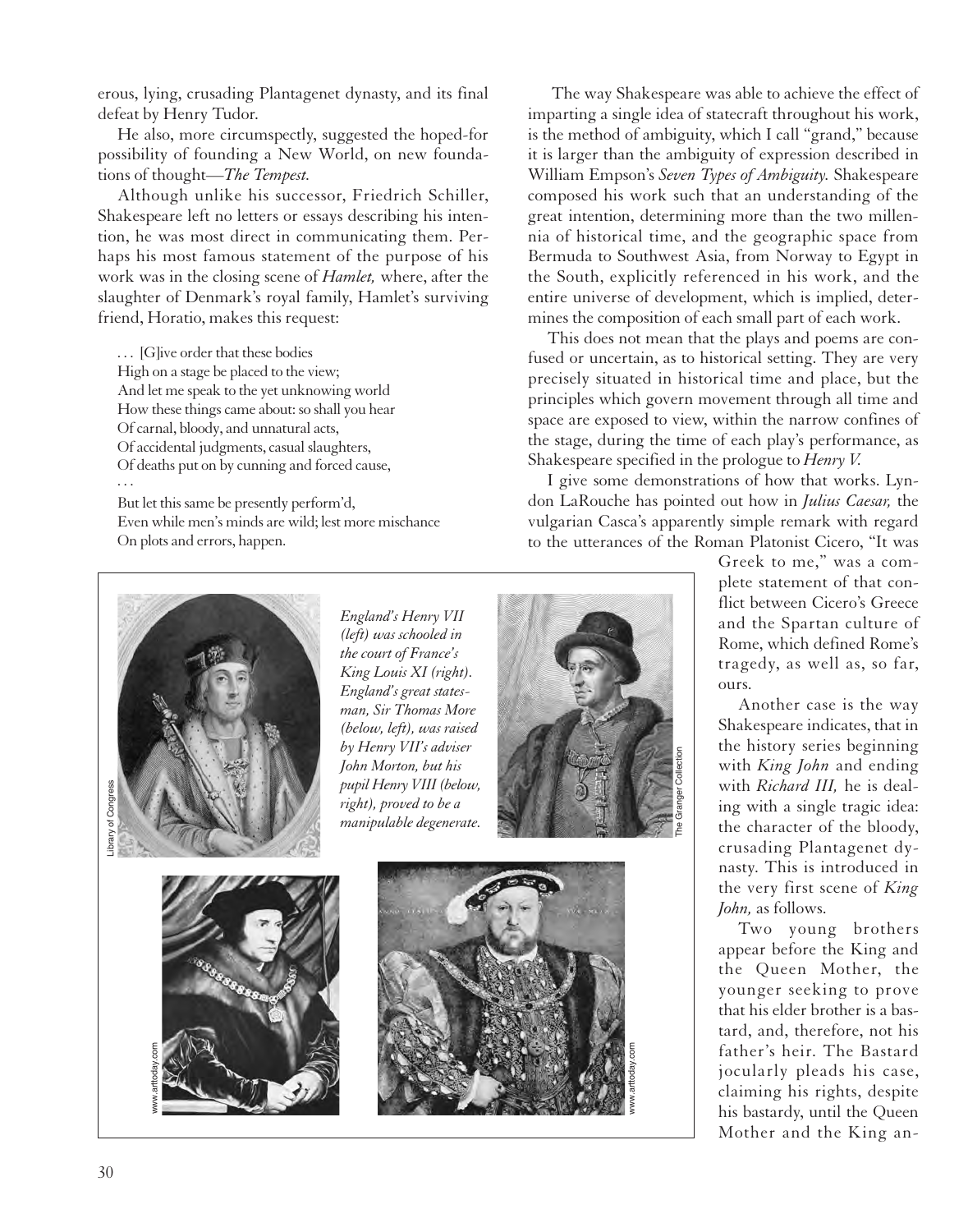



**The Bloody Plantagenets.** *Shakespeare's Histories dealt with a single tragic idea: the character of the bloody, crusading Plantagenet dynasty.* **Far left:** *King John (r. 1199-1216).* **Left:** *King Henry V (r. 1413-1422).* **Right:** *Promotional poster for Kenneth Branagh's production of "Henry V," in which Shakespeare's critical intention is turned, as is*





**Left:** *Last of the Plantagenet rulers, the murderously psychotic Richard III. He was defeated at the Battle of Bosworth Field by Henry Tudor, who was crowned King Henry VII on the spot (far right).* **Right:** *Richard confers with his henchman Catesby, in "Richard III."*



nounce their conviction that he is their grandson and nephew, the son of Richard "Coeur de Lion," or "Lion Hearted." When his grandmother offers the Bastard a knighthood, and a commission in the expeditionary force they are preparing for France, he abruptly changes sides, embraces his half-brother, and declares,

Brother by the mother's side, give me your hand: My father gave me honor, yours gave land. Now blessed be the hour, by night or day, When I was got, sir Robert was away!

In this glib opportunism, the Queen recognizes, and announces, "the very spirit of Plantagenet!"

Shakespeare labors through another nine plays to extend our knowledge of this "very spirit." In the final play of the series, the Duke of Gloucester, who is to become King Richard III through his murder of a dozen or so brothers, uncles, cousins, nieces, and nephews, introduces the family name, by rhetorically asking, about the murder of a pair of "these Plantagenets," and then boasting that he, likewise named "Plantagenet," is responsible.

So, nowhere does Shakespeare say, "I am writing

about the evil intention of the Plantagenet clan and the culture which they fostered." Nor does he ever explain what the Plantagenets are, nor what they were. He introduces at the outset, the idea that there is such a thing as "the very spirit of Plantagenet," the which aroma is only faintly defined at the point the idea is introduced. But, by the end of the eleven plays, without Shakespeare ever once explaining that that's what he is doing, he has provided, amongst other things, a very rich understanding of the specific historical pathology named "Plantagenet," which is also the precursor to the mutated plague which devastated Europe between 1511 and 1648.

Shakespeare used this approach in *Henry V,* a play often deliberately distorted into a celebration of imperial conquest, despite Shakespeare's clearly stated contrary intent. At the outset, he presents us "Chorus," a single personality, who talks to the audience members, face to face, about their responsibility to compose the play on the stage of their intellects. He begins with the famous Prologue, with its admonition, "Think! . . . / For 'tis your thoughts that now must deck our Kings, / Carry them here and there; jumping o'er times, / Turning the accomplishment of many years / Into an hour-glass."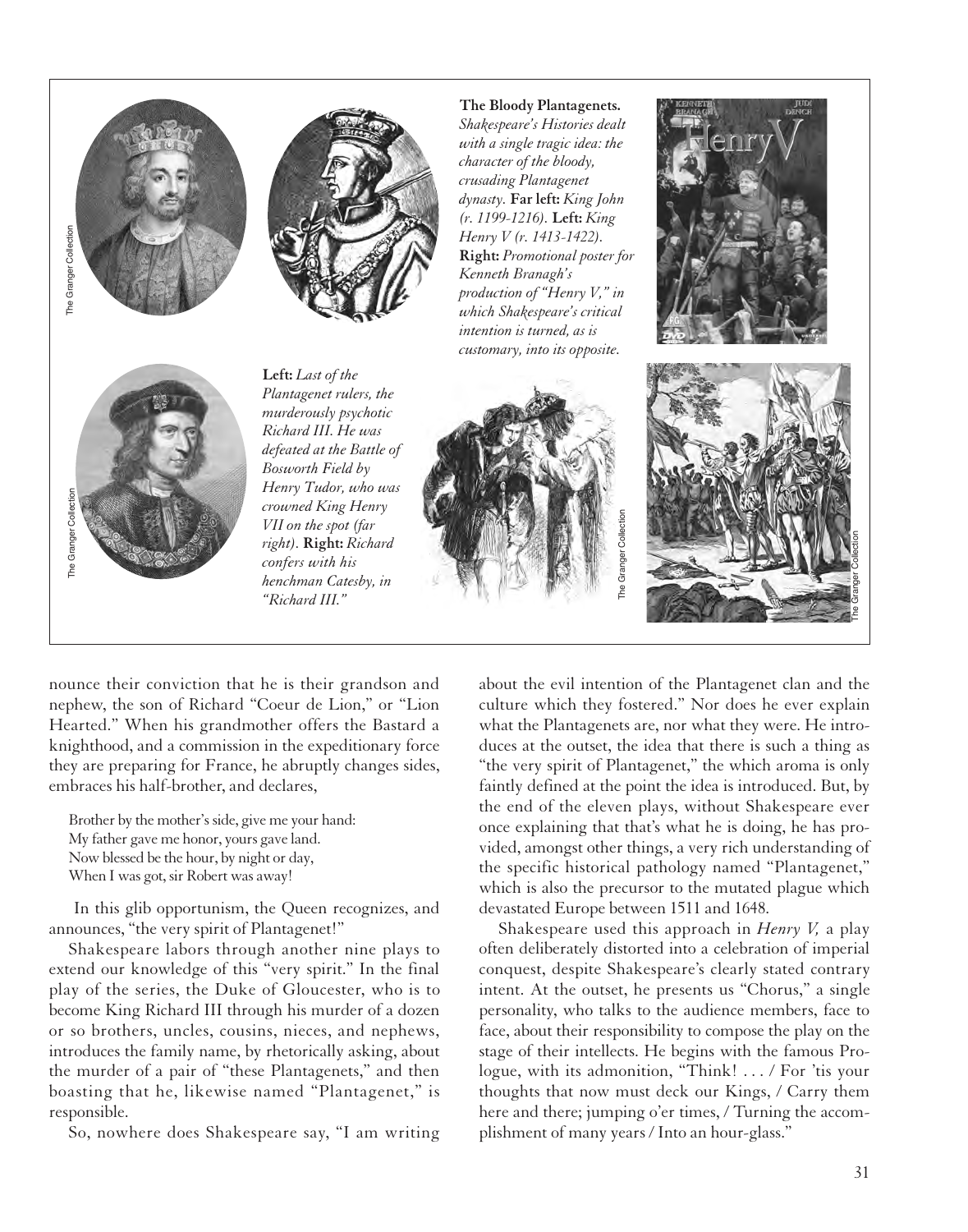Later, he describes Henry's triumphant return to London, not portrayed on the stage, after his victory in France. Here, in a few lines, he instructs the audience to view this triumph in the context of no fewer than three historical events: The return of Julius Caesar to Rome (which Shakespeare was also presenting on the London stage at that time), the war portrayed by the play, and then present-day England. Thus, prior to the final act of *Henry V,* Chorus instructs us:

... But now behold,

In the quick forge and working-house of thought, How London doth pour out her citizens! The mayor and all his brethren in best sort, Like to the senators of the antique Rome, With the plebeians swarming at their heels, Go forth and fetch their conquering Caesar in: As, by a lower but loving likelihood, Were now the general of our gracious empress, As in good time he may, from Ireland coming, Bringing rebellion broached on his sword, How many would the peaceful city quit, To welcome him! much more, and much more cause, Did they this Harry.

The general referred to was the ill-fated Earl of Essex, then in the process of a disgraceful defeat in Ireland. Beyond those historical events which Chorus instructs his audience to reflect on, many present would, no doubt, have thought of more recent events. The maniac king, Henry VIII, whose reign was within the living memory of many of those, and which would certainly have been spoken of by fathers, mothers, grandparents, aunts, uncles, and cousins, of others, had pledged himself to follow in the conquering footsteps of the "great" Henry V. He, of course, failed, but did his model really succeed?

At the close of the play, Chorus leaves us with this thought:

Small time, but in that small most greatly lived This star of England: Fortune made his sword; By which the world's best garden be achieved, And of it left his son imperial lord. Henry the Sixth, in infant bands crown'd King Of France and England, did this king succeed; Whose state so many had the managing, That they lost France and made his England bleed: Which oft our stage hath shown; and, for their sake, In your fair minds let this acceptance take.

Here, of course, he refers to the series of four plays, the three parts of *Henry VI* and *Richard III,* which tell of the civil war and tyranny which followed Henry V's conquest, for which there was no remedy within England, but which was finally ended by the arrival of the exiled Richmond's forces from France.

We, now, must also consider whether the ideas provoked by Shakespeare's presentation of these proceedings to us, have any significance for us, in our time.

### The Ambiguity of Intention

The method of "Grand Ambiguity" does more than relate different historical and geographic spaces to each other, however. It also presents the audience with the Sublime. Although, unlike Schiller, Shakespeare never presented fully realized sublime personalities, such as Joan of Arc, he did present the possibility of Sublime freedom to overcome the apparently unavoidable fateful intention which tended to determine the course of events depicted.

In this, he demonstrated the superior truthfulness of Classical drama to any presentation of historical "fact." What importance is there, and what can we learn about the relevant intentions, if we know what has happened, without understanding what might have been, but wasn't done?

To portray the possibility of Sublime power to oppose unfolding fate, Shakespeare uses polyphonic composition technique. As in a musical "cross-voice" relationship, the very same words simultaneously sing different tunes.

Again, I illustrate this first with an example Lyndon LaRouche is fond of using. This is when, in *Julius Caesar,* Cassius complains to Brutus of the budding tyrant:

Why, man, he doth bestride the narrow world Like a Colossus, and we petty men Walk under his huge legs and peep about To find ourselves dishonorable graves. Men at some time are masters of their fates: The fault, dear Brutus, is not in our stars, But in ourselves, that we are underlings.

This utterance is often cited, as rightly it should be, as LaRouche does, and as, no doubt Shakespeare intended, to inspire a sense of individual responsibility, not only for one's personal fate, but for the welfare of one's posterity as well.

But, the intention of the Cassius uttering these words in the play is quite different. He proves to be a snake of cruel ambition, who is using these words to flatter Brutus's sense of honor, which Cassius had just announced as "the subject of my story," and entangle him in a plot which, as defined by Cassius's rage, could have no result but to plunge the Roman world, as it did, into "domestic fury and fierce civil strife."

Does this mean we are wrong to point to Cassius's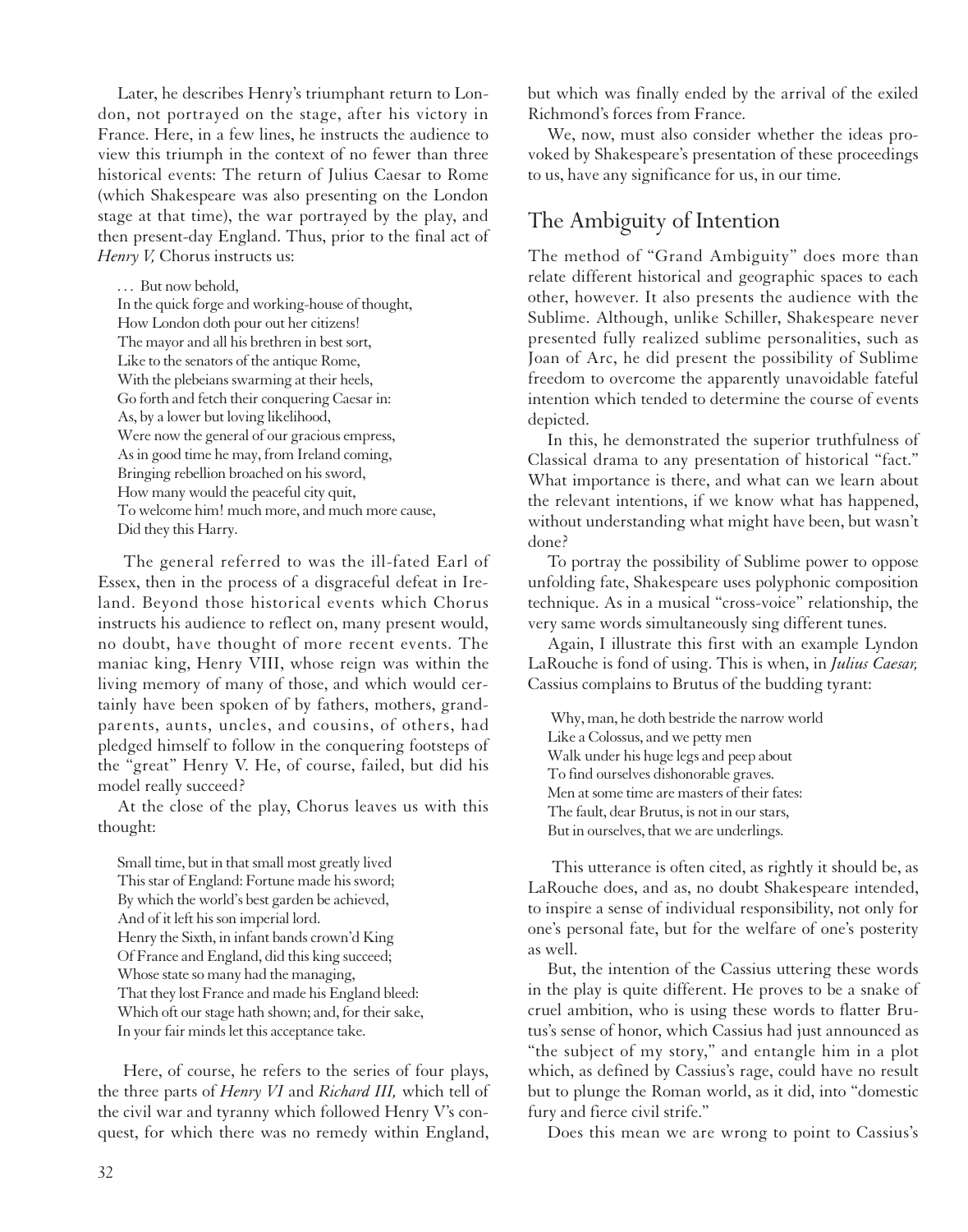words as an inspiration to sublime action? Or, do we rather recognize through this paradox, what Cassius and Brutus might have done?

#### *Henry V* and Erasmus

To complete this presentation of "Grand Ambiguity," I illustrate one more dimension of complexity. That is, the introduction of an unperceived voice, which yet speaks its mind through the personages on stage, much as Hamlet says that murder, "though it have no tongue, will speak with most miraculous organ."

Erasmus visited London, spending his time primarily with Thomas More, who was connected to the court of Henry VII, and had influence, among other things, over the education of the young Prince Henry. During Erasmus's stay, he arranged at least one meeting with the

Prince. In the same period, Erasmus was also close to the Dutch court of Margaret of Austria, where he attempted to influence Philip Hapsburg and his young son, the future Emperor Charles V. In 1514, he published *The Education of a Christian Prince,* which was dedicated to Charles, but also widely circulated in England, where young Henry had assumed the throne, married Catherine of Aragon, and supported Ferdinand's and Pope Julius II's "Holy Alliance" against France, upon his father's death in 1509. Charles's father, Philip, had likewise died suddenly (and under notoriously mysterious circumstances, but that's a complexity we will leave out of our story for now), in 1506, leaving Charles under the competing influences of his grandfather, the Inquisition's Ferdinand, who held the power, and Erasmus's friend Margaret, in whose court he resided.

As I have already indicated, *Henry V,* while presenting the story indicated by its title, would also have provoked reflection on the more recent history of Henry VIII. Erasmus's *Education,* would have recalled that story in conjunction with the corresponding history of Charles V, whose son, the later Philip II of Spain, was known to Shakespeare's England much as Hitler was known to Franklin Roosevelt's United States four centuries later. He was the one-time consort of the "Catholic" Queen, "Bloody" Mary, and the titular head of the Inquisition's war against France, The Netherlands, and England.

There is no doubt that in *Henry V,* without naming him, Shakespeare makes use of Erasmus's voice, from the well-known *Education of Christian Prince.* I start with this undeniable demonstration from Henry's famous "Ceremony" soliloquy, which I quote only in part:

I am a king that find thee, and I know 'Tis not the balm, the sceptre and the ball, The sword, the mace, the crown imperial, The intertissued robe of gold and pearl, The farced title running 'fore the king, The throne he sits on, nor the tide of pomp That beats upon the high shore of this world, No, not all these, thrice-gorgeous ceremony, Not all these, laid in bed majestical, Can sleep so soundly as the wretched slave,



*Charles V's son, later King Philip II of Spain (right), became a creature of the Inquisition. Philip married Henry VIII's daughter Mary Tudor (left).*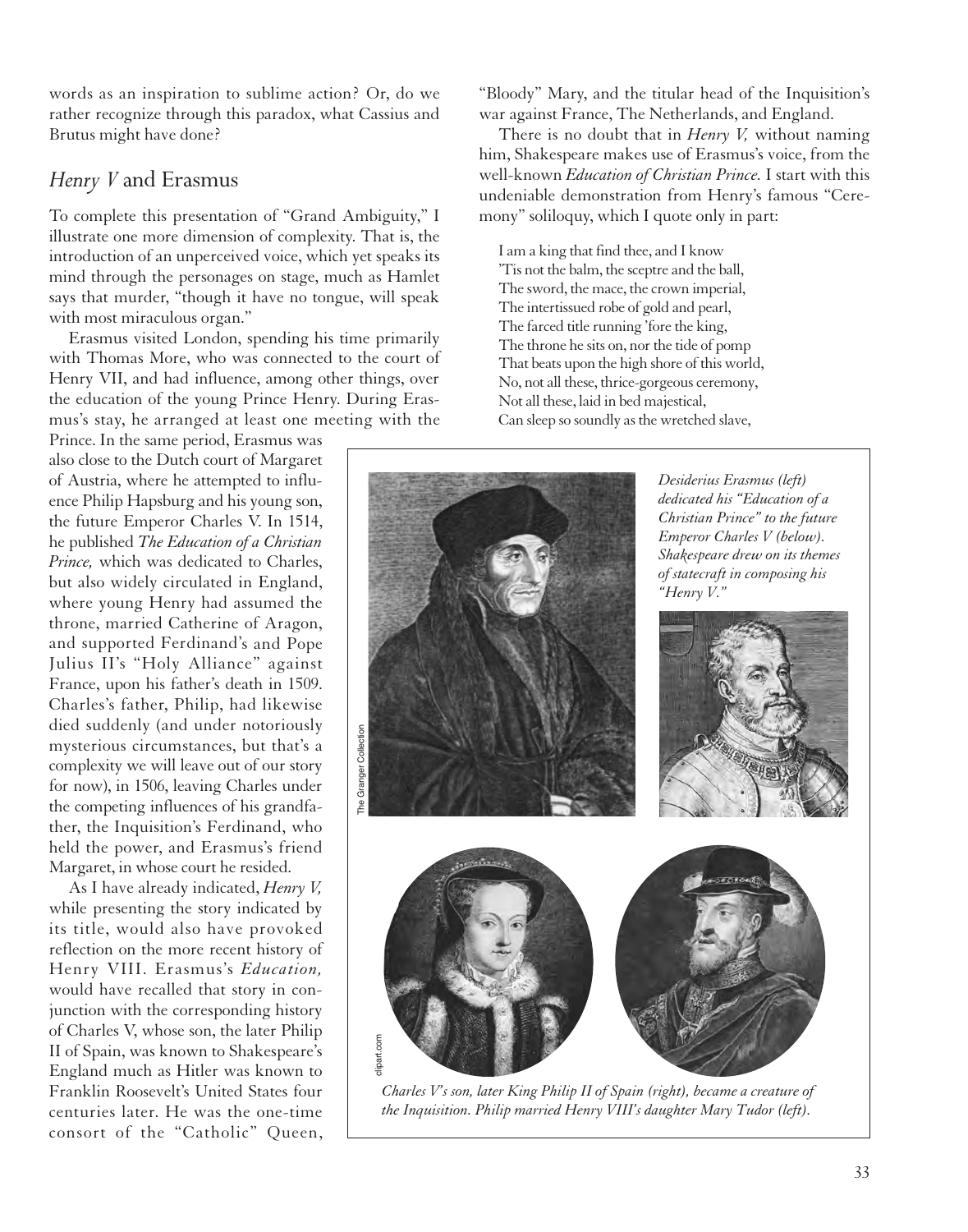

*Scenes from "Henry IV, Part 1." Prince Hal, the future King Henry V, in the tutelage of the drunken Sir John Falstaff, Act I.*

*Falstaff, with hangers-on Mistress Quickly and Bardolph, at the Boar's Head Tavern, Act IV.*



Who with a body fill'd and vacant mind Gets him to rest, cramm'd with distressful bread; Never sees horrid night, the child of hell, But, like a lackey, from the rise to set Sweats in the eye of Phoebus and all night Sleeps in Elysium; next day after dawn, Doth rise and help Hyperion to his horse, And follows so the ever-running year, With profitable labor, to his grave: And, but for ceremony, such a wretch, Winding up days with toil and nights with sleep, Had the fore-hand and vantage of a king. The slave, a member of the country's peace, Enjoys it; but in gross brain little wots What watch the king keeps to maintain the peace, Whose hours the peasant best advantages.

Compare this to Erasmus's *Christian Prince:*

If all that makes a king is a chain, a sceptre, robes of royal purple, and a train of attendants, what after all is to prevent the actors in a drama who come on the stage decked with all the pomp of state from being regarded as real kings? . . . Do not think that Christ is found in mere ceremonies.

Does the fact that Shakespeare has Henry speak the words of Erasmus, demonstrate that Henry is a Prince such as Erasmus was trying to train? If not, in what way did Shakespeare employ his friend Erasmus in this play?

To answer this question, we highlight other ways in which Shakespeare introduces Erasmus's voice into the stage of consciousness of his audience members' minds. Although, necessarily, in selecting examples, I use little bits of Erasmus and little bits of Shakespeare, this is not to prove that this list of individual points adds up to "total agreement," or "major agreement"; but, rather, to show how, by presenting necessarily finite action on a physical stage, bound, as Chorus said at the beginning, "within this wooden O," Shakespeare portrays, on the stage of the mind, the entire universe as Plato and Erasmus understood it.

So, we start before the beginning. In the *Henry IV* plays, the future *Henry V* is portrayed as wild Prince Hal, who revels in the company of a band of drunken con artists and thieves, led by Sir John Falstaff. What Erasmus says about this, is,

You will have to keep at a distance from [the Prince's] sight and hearing the usual crowd of pleasure-seeking youngsters, drunkards, foul-mouthed people, and especially the flatterers, as long as his moral development is not yet firmly established.

And yet, Hal has said that he knows he is preparing for better things. But, how does he understand this? After Chorus's opening preparation, Shakespeare presents us two churchmen, the Archbishop of Canterbury and the Bishop of Ely, who scheme to manipulate Henry into the French war, which was to be the chief subject of the play, as it was of Henry's reign. Discussing how they might best accomplish this, Canterbury remarks on Hal's rapid conversion from his youthful ways: "Never was such a sudden scholar made."

Contrast this sudden change to Erasmus's prescription for the education of a Prince, a view he shared with Plato,

Unless you are a philosopher you cannot be a prince, only a tyrant. . . . Further, you must realize that "philosopher" does not mean someone who is clever at dialectics or science but someone who rejects illusory appearance and undauntedly seeks out and follows what is true and good. Being a philosopher is in practice the same as being a Christian; only the terminology is different.

So, the question is posed, is a "scholar," particularly a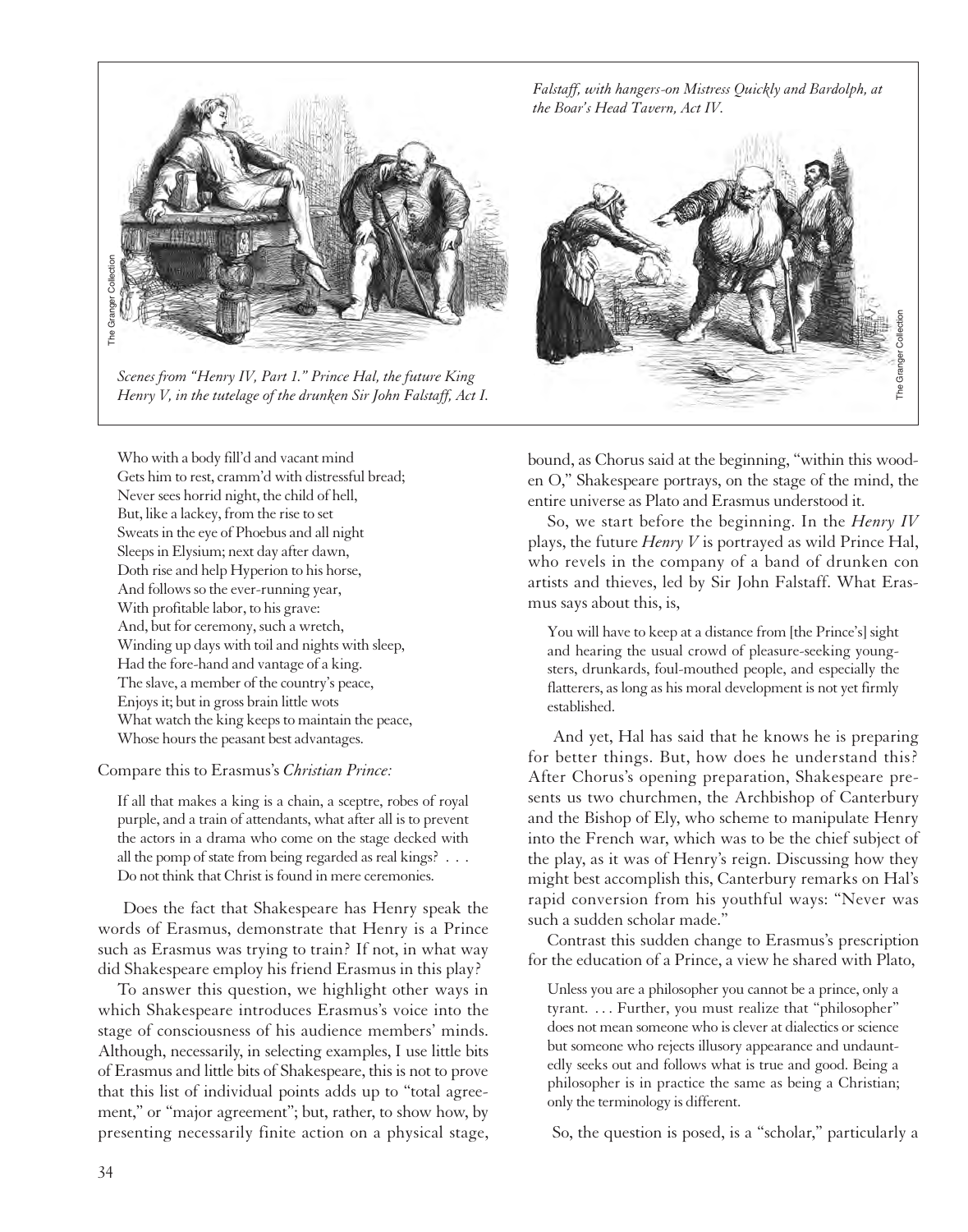"sudden scholar," the same as a philosopher, which, Erasmus says, is the same as a Christian?

We continue. Just as in the play, a central issue Erasmus dealt with was the issue of war. Suffice it to say, Erasmus was convinced that the cases in which war was justified were extraordinarily rare. Referring to the Holy League, in which Ferdinand joined with Venice against France, he wrote,

No eclipse ever afflicted mankind so gravely as the dispute between Pope Julius and King Louis of France, which we have witnessed and wept over only recently.

#### And further,

What word, then, do we think should be used when Christian draws the sword against Christian? . . . However, I do not think, either, that war against the Turks should be hastily undertaken, remembering first of all that the kingdom of Christ was created, spread, and secured by very different means. . . . In addition we can see that wars of this kind have too frequently been made an excuse to fleece the Christian people—and then nothing else has been done. . . . Do not think that you have done your duty by Christ well enough if you have sent a fleet against the Turks or built a shrine or a little monastery somewhere.

How does our protagonist, King Henry, measure against Erasmus's standard?

He launches his invasion of France based on a purely legalistic argument advanced by the conniving clerics, Ely and Canterbury. In preparing for the invasion, he has a pang of conscience, and, just as Erasmus warned against, he prays to the "God of Battles," reminding him of the little shrines he has built, to expiate his own father's "fault" in assassinating his predecessor, Richard II, to get to the throne:

I Richard's body have interred anew; And on it have bestow'd more contrite tears Than from it issued forced drops of blood: Five hundred poor I have in yearly pay, Who twice a-day their wither'd hands hold up Toward heaven, to pardon blood; and I have built Two chantries, where the sad and solemn priests Sing still for Richard's soul.

Erasmus goes further, saying,

[E]ven the most just of wars brings with it a train of evils if indeed any war can really be called just. But while he is learning to wage war, he is compelled to expose young men to all kinds of peril and to make countless orphans, widows, and childless old people, and to reduce countless others to beggary and misery, often in a single hour.

Shakespeare uses a discussion amongst soldiers, including the disguised King, on the battlefield at night, awaiting the carnage which morning will bring, to raise this issue. After the King claims of his expedition, "his cause being just and his quarrel honorable," a soldier answers:

But if the cause be not good, the king himself hath a heavy reckoning to make, when all those legs and arms and heads, chopped off in battle, shall join together at the latter day and cry all "We died at such a place"; some swearing, some crying for a surgeon, some upon their wives left poor behind them, some upon the debts they owe, some upon their children rawly left.

It is this discussion which leads to Henry's diatribe, which we cited above, the "Ceremony" soliloquy. Erasmus, in his "Ceremony" discussion, describes the responsibility of a monarch, saying,

A good prince has the obligation of looking to the welfare of his people even at the cost of his own life if need be.



*Scenes from "Henry V." Henry exhorts his troops to attack the city of Harfleur, at the start of his invasion of France, Act III.*

*Henry woos Katharine, Princess of France, Act V. As Chorus later warns, this dynastic marriage could not bring lasting peace.*